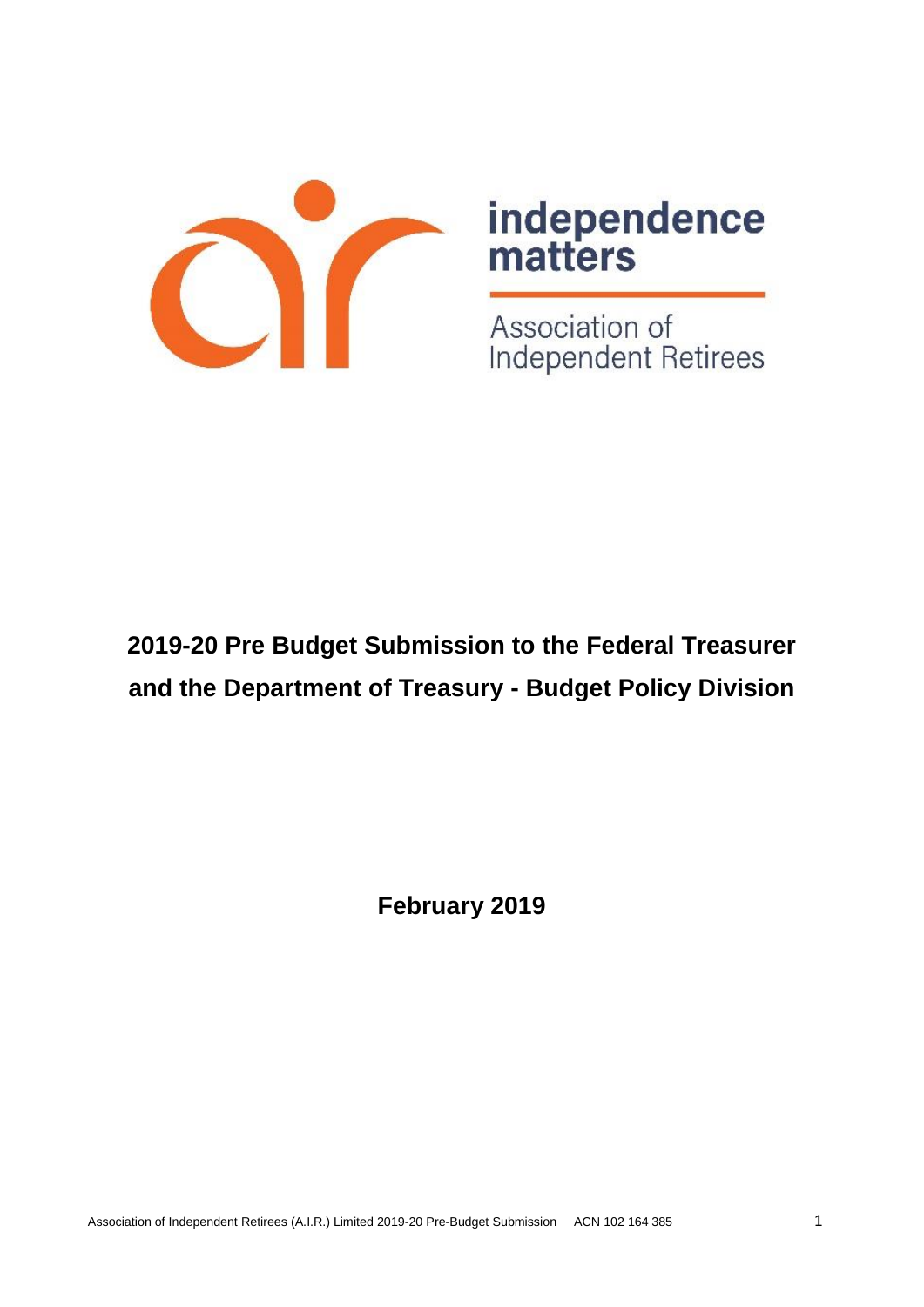## **Executive Summary**

This submission from the Association of Independent Retirees (A.I.R.) Limited contains the following recommendations across areas of key concern to fully and partly self-funded retirees:

**Recommendation 1:** That there be an immediate change to the current aged based percentage drawdown requirements for account based income stream pensions with a broadening of the age ranges and a lowering of the minimum drawdown percentages once a retiree has reached 75 years of age.

A change is needed to the minimum drawdown % for retirees in later years due to the rapidly increasing longevity of older retirees who need to more funds for a longer retirement and increasing age care costs.

**Recommendation 2:** That all retirees, no matter whether they accumulated their retirement savings within superannuation or outside superannuation, should have access to a specified cap of retirement savings where the retirement income generated would be tax-free.

**Recommendation 3:** That the Government retains and improves the Seniors and Pensioners Tax Offset (SAPTO) for retirees for people with savings outside superannuation to gives equity for people who were not able to save within superannuation and who have contributed to after tax saving outside superannuation.

**Recommendation 4:** Those workers who have been self-employed and/or those who did not have superannuation available to them, often in retirement wish to purchase a tax-free retirement income stream product. They should be able to sell privately held assets to purchase a tax-free income stream product up to a cap that is exempt from Capital Gains Tax.

**Recommendation 5:** That the CPI indexation of Health Insurance rebates be immediately scrapped and the % rebate based on % premium increases for Australians 65 years and older be reintroduced in full**.**

**Recommendation 6:** That the PBS Safety Net threshold for single people be adjusted so that they are not disadvantaged in comparison with couples or families. This is particularly disadvantageous to older people.

**Recommendation 7:** That to encourage elderly Australians to stay longer in their home, the ratio and number of Level Three and Four Home Care Packages be substantially increased to maintain their quality of life.

**Recommendation 8:** That an additional Level Five Home Care Package be introduced to further assist elderly Australians remain in their home.

**Recommendation 9:** That the same professional standards and accreditation be required for advisors who provide financial advice on residential aged care as is required for those providing retirement and general financial advice.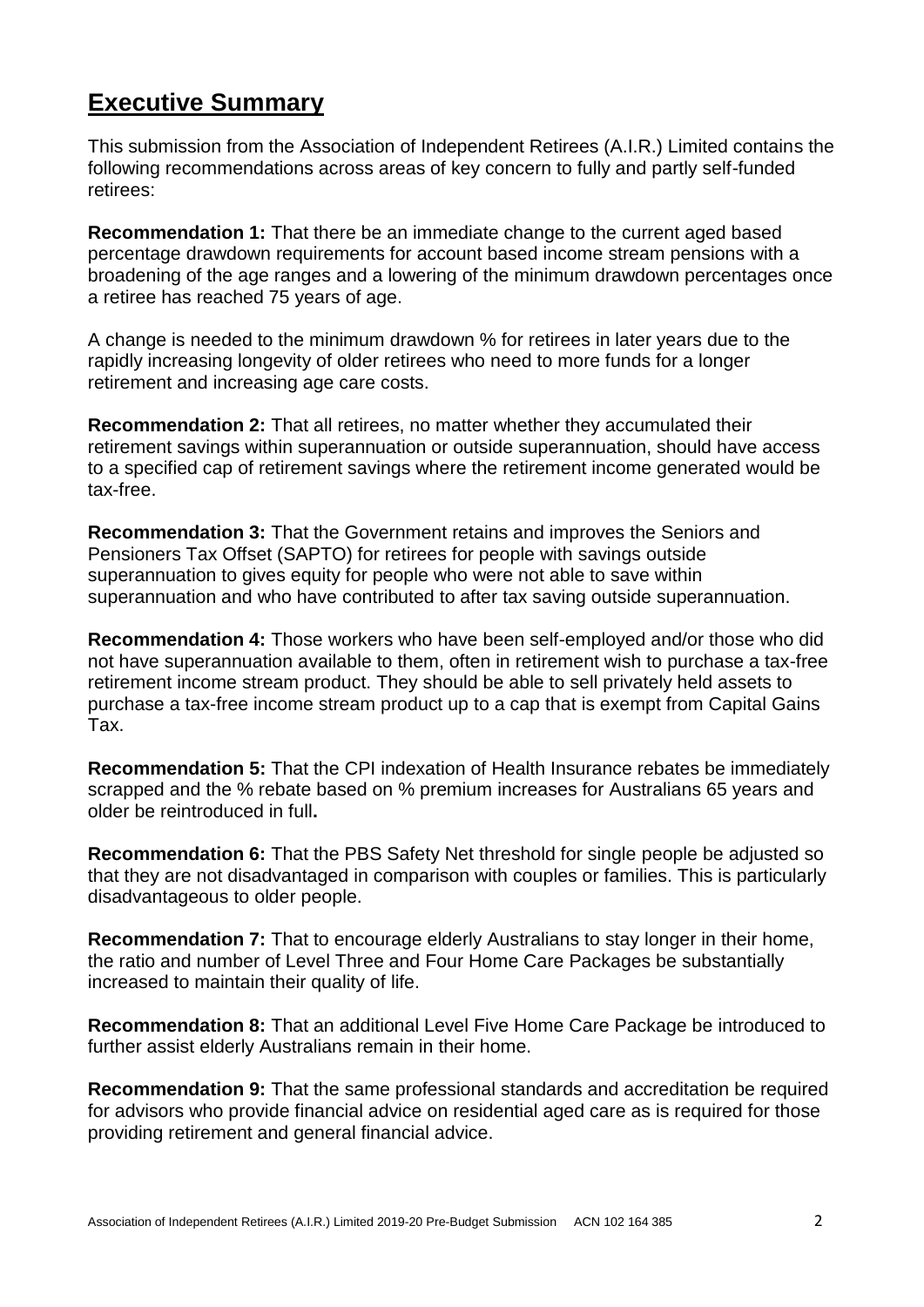**Recommendation 10:** That the standards of residential aged care and accommodation be monitored more closely to ensure consistent, high levels of care across Australia and encourage increased community confidence in this expanding industry.

**Recommendation 11:** That in any changes to the means test on residential aged care accommodation, the family home of the surviving partner not be included and the present maximum caps on the allowable daily and annual costs not be lifted.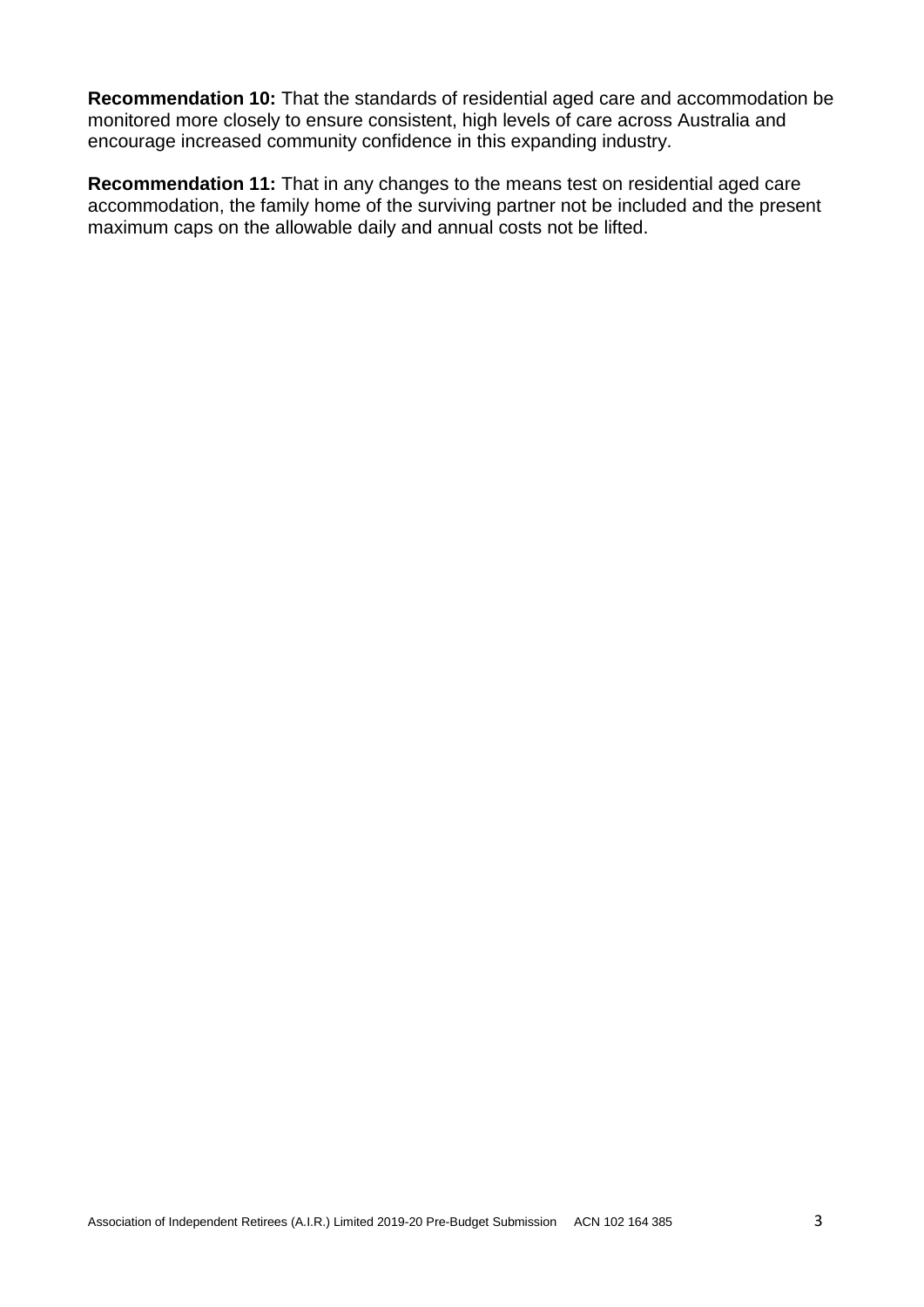#### **Background and Concerns of the Association of Independent Retirees**

The Association of Independent Retirees (A.I.R.) Limited is the national peak body representing partly and fully self-funded retirees. A.I.R. works to advance and protect the interests and independent lifestyle of Australians in retirement. A.I.R. seeks to secure recognition and equity for Australians who, through their diligence and careful management, fully or partly self-fund their own retirement needs

Our members have a clear understanding of the need for changes to allow for better management of the financial risks they face in retirement, and those other issues of concern that impact on their capacity to have an independent and fulfilling retirement. In close consultation with our members, we provide both pragmatic and realistic recommendations in this submission for consideration of the Government.

At the same time, we accept the need for the Government to maintain a disciplined approach to economic management and we are mindful of the current fiscal position, but we believe our recommendations are sound, with the cost of implementation carefully balanced against the benefit to the community.

Successive Federal Governments have committed to encourage and support those who self-fund their retirement. However, in practice we believe Governments have consistently failed to adequately support those in the retirement by restricting benefits or not providing the support to which they have committed.

There are now more than 1.9 million Australians aged 65 years and over whom either fully or partly self fund their retirement. The greater majority of these are not "wealthy" individuals as many have inferred and ongoing financial impacts on their established income streams may result in their not being able to maintain their independence from Government support in the later years of their retirement.

A.I.R. remains committed to a view that any changes to superannuation, welfare and pension arrangements must not disadvantage current retirees and those soon to retire. Future changes must include grandfathering and transitionary provisions to protect those retirees whose retirement income is based on the current rules.

The ability of self-funded retirees to continue to contribute to the economy and to maintain their living standard and necessary retirement income stream depends on a vibrant Australian economy that provides a real rate of return to investors and embraces a strong, confident business sector with reliable returns.

We have a broad issue of concern with ongoing health care and aged care reforms which are introducing income and assets tests based on income stream generating assets. We accept the premise that those who can afford to contribute to their health care and aged care costs should do so. However it seems that in practice many self-funded retirees, who are not high wealth individuals and are under financial pressure, will be financially disadvantaged by such measures.

While not including a specific recommendation on this point, we highlight a major concern about the potential unintended consequences that may arise from the development and implementation of user-pay approaches to services and fees applied to retirees and with decisions being made with limited understanding of the longer term financial consequences of such changes.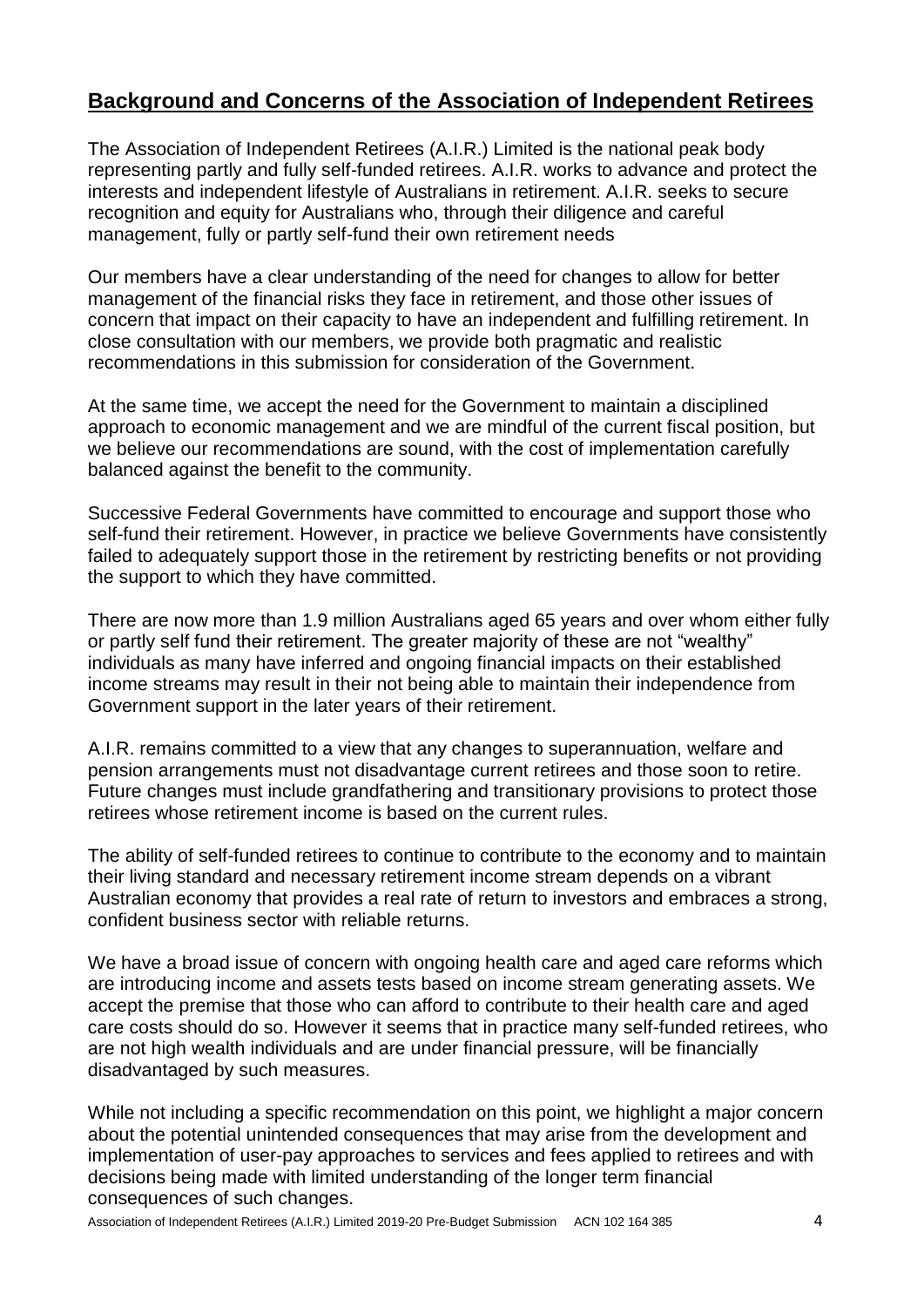Given the Government's stated need for increased competitiveness and greater efficiency of the superannuation system, it is concerning that we now have negative impacts from ongoing changes to superannuation and tax legislation that have further muddied the waters for those planning for their retirement or who are already in income stream pension phase.

Retirement planning has not only become more complex, but current volatile market conditions and low interest rates are making it harder for many to develop a retirement plan that's will last for the longer term.

The Government needs to adopt a holistic approach to bring about greater effectiveness and efficiencies from the superannuation system especially for those in the retirement phase. It needs to ensure in the process of change that this specific group is protected from unintended consequences of change.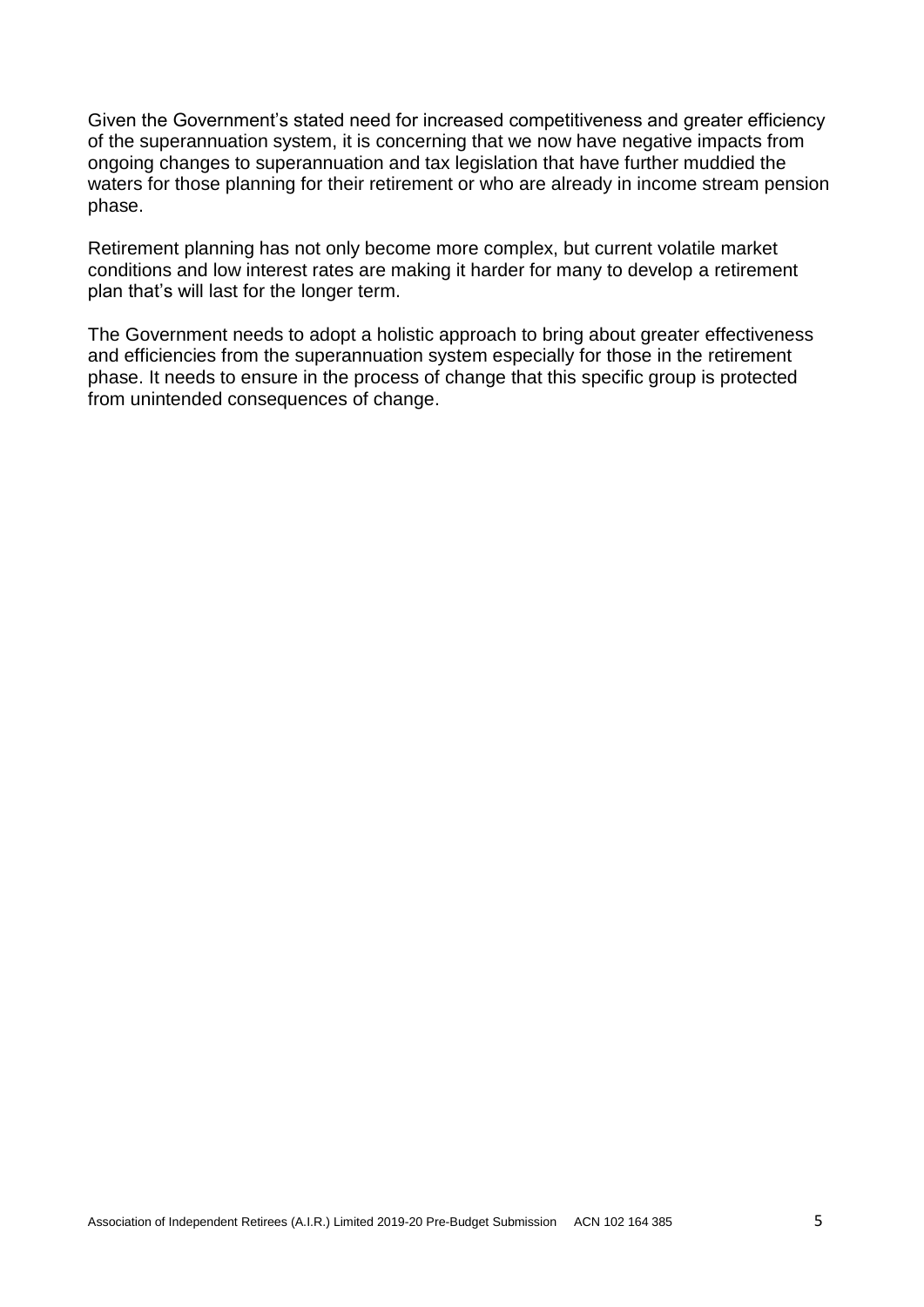## **Rationale to support the recommendations**

#### **Superannuation, Retirement Savings and Tax**

**Recommendation 1:** *That there be an immediate change to the current aged based percentage drawdown requirements for account based income stream pensions with a broadening of the age ranges and a lowering of the minimum drawdown percentages once a retiree has reached 75 years of age.* 

*A change is needed to the minimum drawdown % for retirees in later years due to the rapidly increasing longevity of older retirees who need to more funds for a longer retirement and increasing age care costs.*

| Current age of<br>pension account<br>holder | Current<br>drawdown % | Change age range to | Proposed new<br>drawdown % |
|---------------------------------------------|-----------------------|---------------------|----------------------------|
| Under <sub>65</sub>                         | 4%                    | Under <sub>65</sub> | 4%                         |
| 65 to 74                                    | 5%                    | 65 to 79            | 5%                         |
| 75 to 79                                    | 6%                    | 80 to 90            | 6%                         |
| 80 to 84                                    | 7%                    | 90 to 95            | 7%                         |
| 85 to 89                                    | 9%                    | 95 and over         | 10%                        |
| 90 to 94                                    | 11%                   |                     |                            |
| Aged 95 or older                            | 9%                    |                     |                            |

**Rationale:** The length of time spent in retirement is now considerably longer than when the superannuation system was set up. It is now common for retirement to be 30 years or longer. With this longer time frame and current high drawdown rates in later years, retirees are now more likely to completely deplete their superannuation savings and fall back on to the age pension with many years to live.

This is further compounded with age care costs increasing substantially after 75 years of age. Unfortunately, with the current drawdown rates, retirees have often depleted their superannuation funds just when they need pay for higher age care costs. Without any retirement savings left, these retirees will be relying on the government age pension and age care costs will need to be met by the government.

AIR understands the current drawdown rates were set to prevent people from using superannuation as a vehicle for wealth transfer to future generations. This issue has now been overcome with the Government's \$1.6 million cap on the funds in pension mode. This together with longer life expectancy and increasing aged care costs now means that retirees are much more likely to completely run down their superannuation in their lifetime with little left for beneficiaries.

Implementing this recommendation will have **no cost impact to the Government**. In fact, will be **revenue positive** as it is estimated that implementing this change will generate as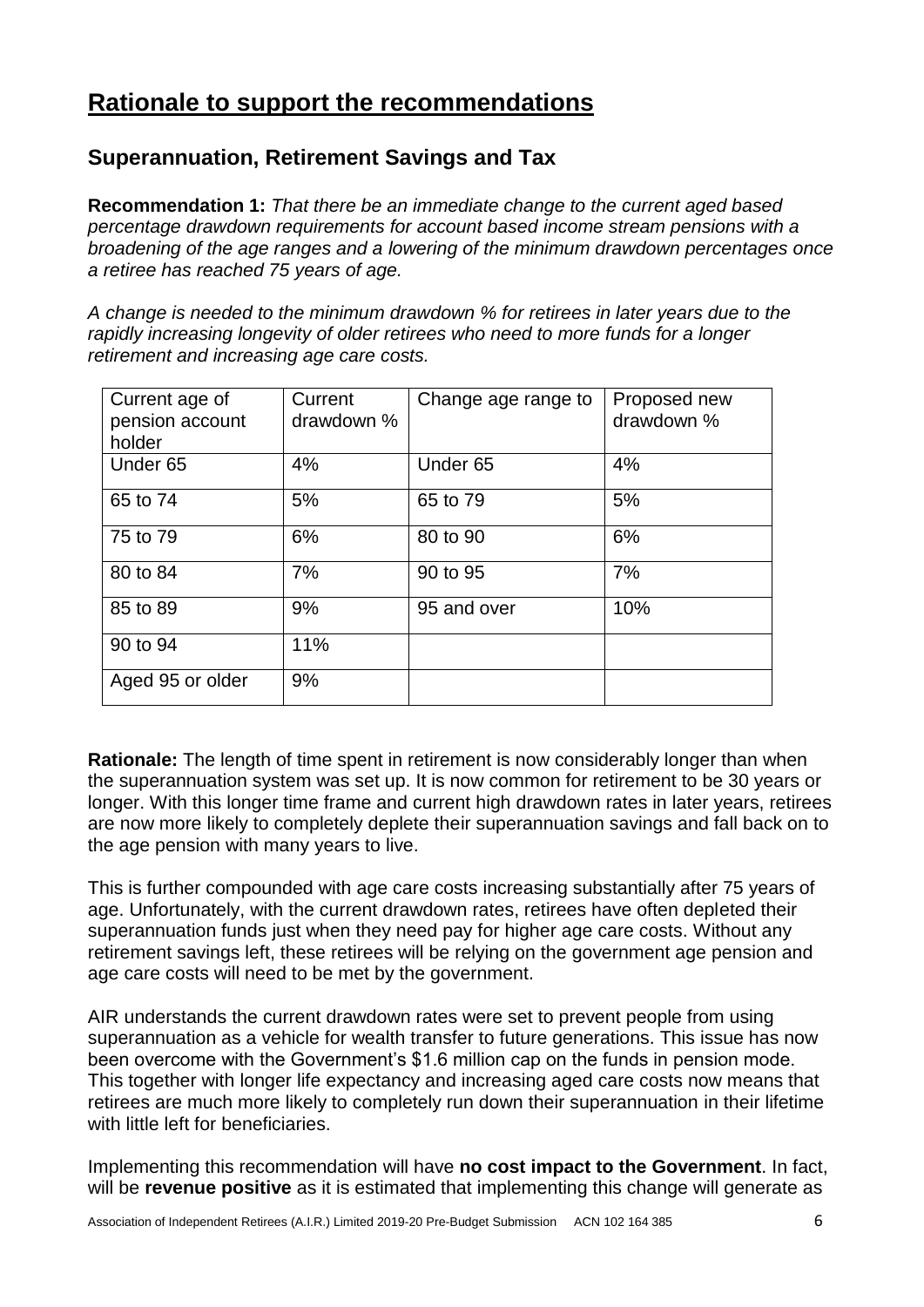much as \$200 million savings for the Government by delaying for some self-funded retirees the commencement of part Age Pension and related age care costs.

**Recommendation 2:** *That all retirees, no matter whether they accumulated their retirement savings within superannuation or outside superannuation, should have access to a specified cap of retirement savings where the retirement income generated would be tax-free.*

**Rationale:** The Government's urgent attention is sought to remove the inequity between self-funded retirees without superannuation and those with superannuation.

Many older retirees who could not accumulate superannuation during their working life are unable to access the full range of superannuation concessions. They must live off assets and savings accumulated during work by them for their retirement. These investments have been purchased after paying full income tax at marginal rates and being prudent in their expenditure.

**Recommendation 3:** *That the Government retains and improves the Seniors and Pensioners Tax Offset (SAPTO) tax concession for people with savings outside superannuation to gives equity for people who were not able to save within superannuation and who have contributed to after tax saving outside superannuation.* 

**Rationale:** The benefits of the Seniors and Pensioners Tax Offset (SAPTO) tax concession to people with savings outside superannuation is acknowledged. A.I.R. urges the Government to retain this concession without change as gives equity for people who not been able to save within superannuation and who have contributed to after tax saving outside superannuation.

**Recommendation 4:** *Those workers who have been self-employed and/or those who did not have superannuation available to them, often in retirement wish to purchase a tax-free retirement income stream product. They should be able to sell privately held assets to purchase a tax-free income stream product up to a cap that is exempt from Capital Gains Tax.* 

**Rationale:** Over 10% of workers in Australia are owners of small businesses, critical for maintaining Australian economic growth and employment. They have constantly reinvested in their businesses as the priority for use of their scarce capital. Consequently they have been unable to accumulate sufficient superannuation during work. Women, who are often out of the workforce for many years raising their families, have also been unable to accumulate sufficient superannuation assets.

These groups have no method of setting up adequate superannuation accounts in the years just before they retire, due to restrictive Government regulations on contributions.

These Australians often saved for their retirement by investing in shares and property (including property from which they conduct their small business). These assets are normally held for decades, not actively traded and have been acquired with after-tax funds.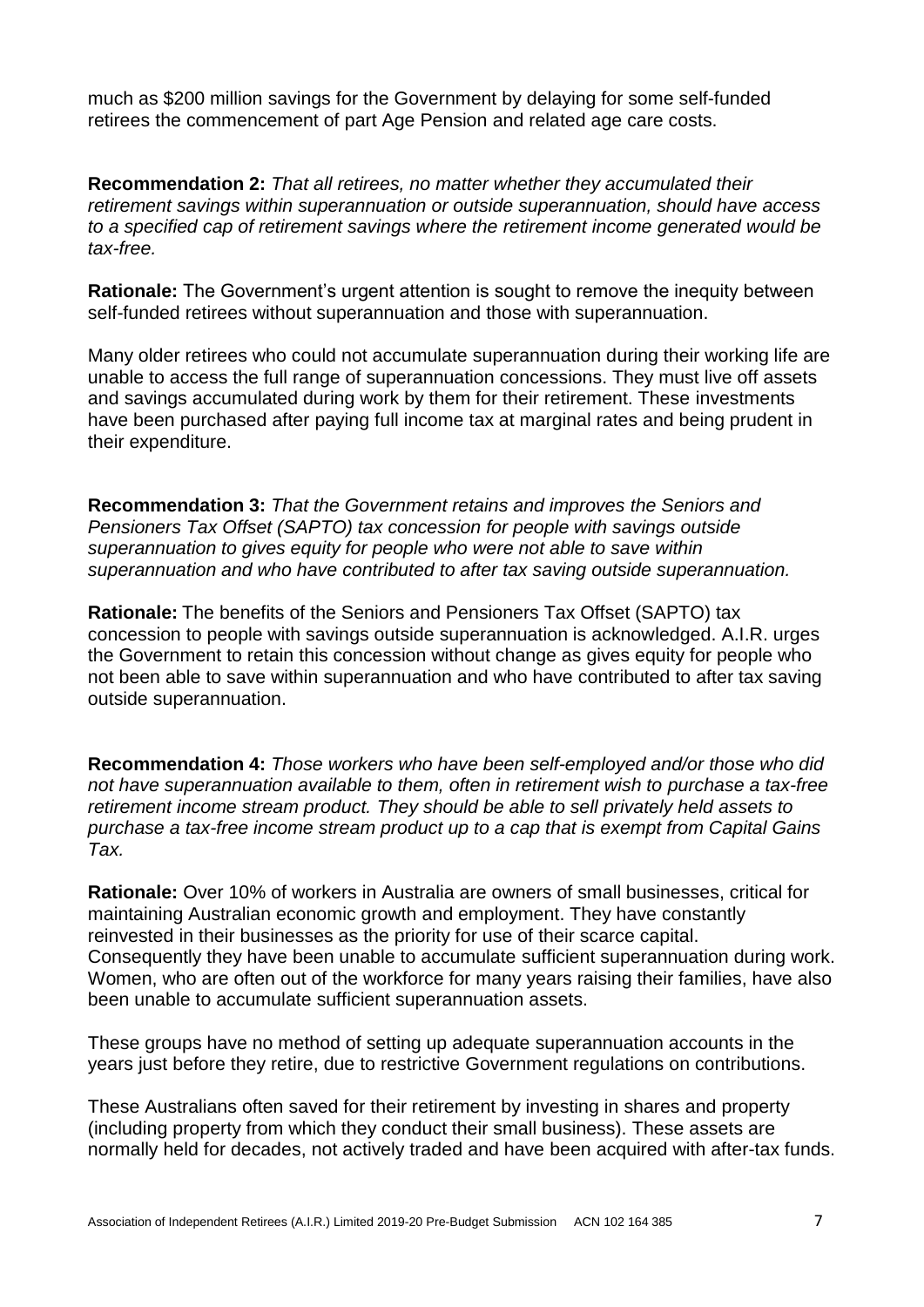These assets/investments have gained capital value over time and Capital Gains Tax on the sale of these investments for retirement is a harsh impost and a significant disincentive for these people to establish a retirement income stream. AIR acknowledges that governments have recognised this problem and provided Capital Gains Tax concessions for small businesses, including farmers. However, small business assets must be held for fifteen years for a CGT exemption.

Furthermore, at retirement, there is little difference between assets built through small business or long term private investment in equities or property.

A.I.R. believes that a solution to this loss of capital through Capital Gains Tax for people about to retire and wanting to purchase an income stream product or annuity, would be to grant an exemption to Capital Gains Tax on the sale of the assets up to a defined cap irrespective of the age of retirement.

This would encourage all those who were self-employed and those who have saved for their retirement but where superannuation was not available to them, to invest in an income stream product or purchase an annuity to self-fund their retirement.

#### **Health Care**

**Recommendation 5:** *That the CPI indexation of Health Insurance rebates be immediately scrapped and the % rebate based on % premium increases for Australians 65 years and older be reintroduced in full.*

**Rationale:** A previous Government introduced a process of setting the rebate amount based on CPI rather than the actual % increase in premiums. The effect of this is to annually reduce the rebate entitlement for some people until it is phased out. History has shown that the premium % increase for Health Insurance approved by Government has been well above that of the CPI %.

This increasing cost of health insurance premiums for this group of the community is neither transparent nor fair and reduces the community's confidence in the private health insurance system. This specifically and unfairly attacks the group of Australians who are 65 years of age and older for whom the means tested aged-based rebate was provided to support older Australians in their continuing contributions to health insurance.

Health Insurance is seen by many, who have made contributions over their lifetime, as essential in the later years to allow them to use the medical specialist of their own choice and allow access to immediate care in Private Hospitals when needed. The rebates were specially introduced to help support and encourage retirees to continue with their Private Health Insurance and not simply rely on the overloaded Public Hospital system.

Whilst commendable to see the Government introduce incentives for young people to obtain private health insurance, it was disappointing that no consideration has been given to assisting older people to retain their long-held private health insurance. These people are now being forced out of this insurance as a result of ever-increasing premiums.

A.I.R. urges the Government to acknowledge the short-comings of the existing rebate calculation for older Australians and revert to the previously set aged and income based % rebates.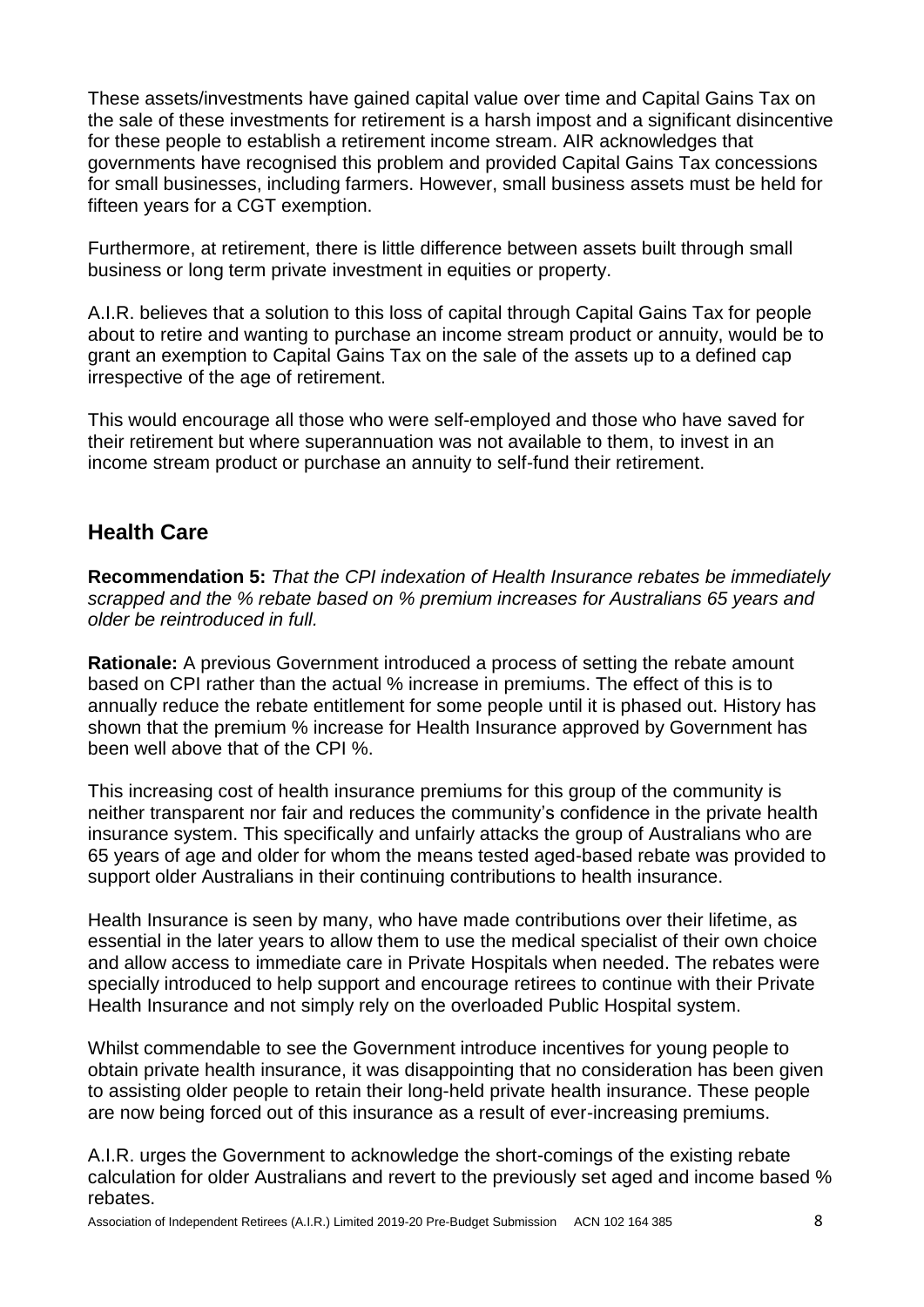**Recommendation 6:** *The PBS Safety Net threshold for single people be adjusted so that they are not disadvantaged in comparison with couples or families. This is particularly disadvantageous to older people*.

**Rationale:** Single and widowed retirees continue to be discriminated against with the current threshold level of the Medicare and Pharmaceutical Benefits Scheme (PBS) Safety Net and with the upper threshold value for singles to receive the Commonwealth Senior Health Card (CSHC).

A.I.R. believes that Safety Net concessions should be available on an equitable basis and the Medicare and PBS Safety Net thresholds for single and widowed retirees should be set at 65% of the couples / families threshold level or the % difference between the threshold income limit to receive the Age Pension for a single person and a couple.

This recommendation is proposed to address a significant inequity between single people and couples/families. A single person currently needs to have the same value of medical prescriptions as a couple or family before they become eligible for the Safety Net rebate. This is grossly unfair and inequitable and a change should be made to reflect the difference between the current upper income threshold value to receive the Age Pension for a single person and a couple (ie. 66.3% difference).